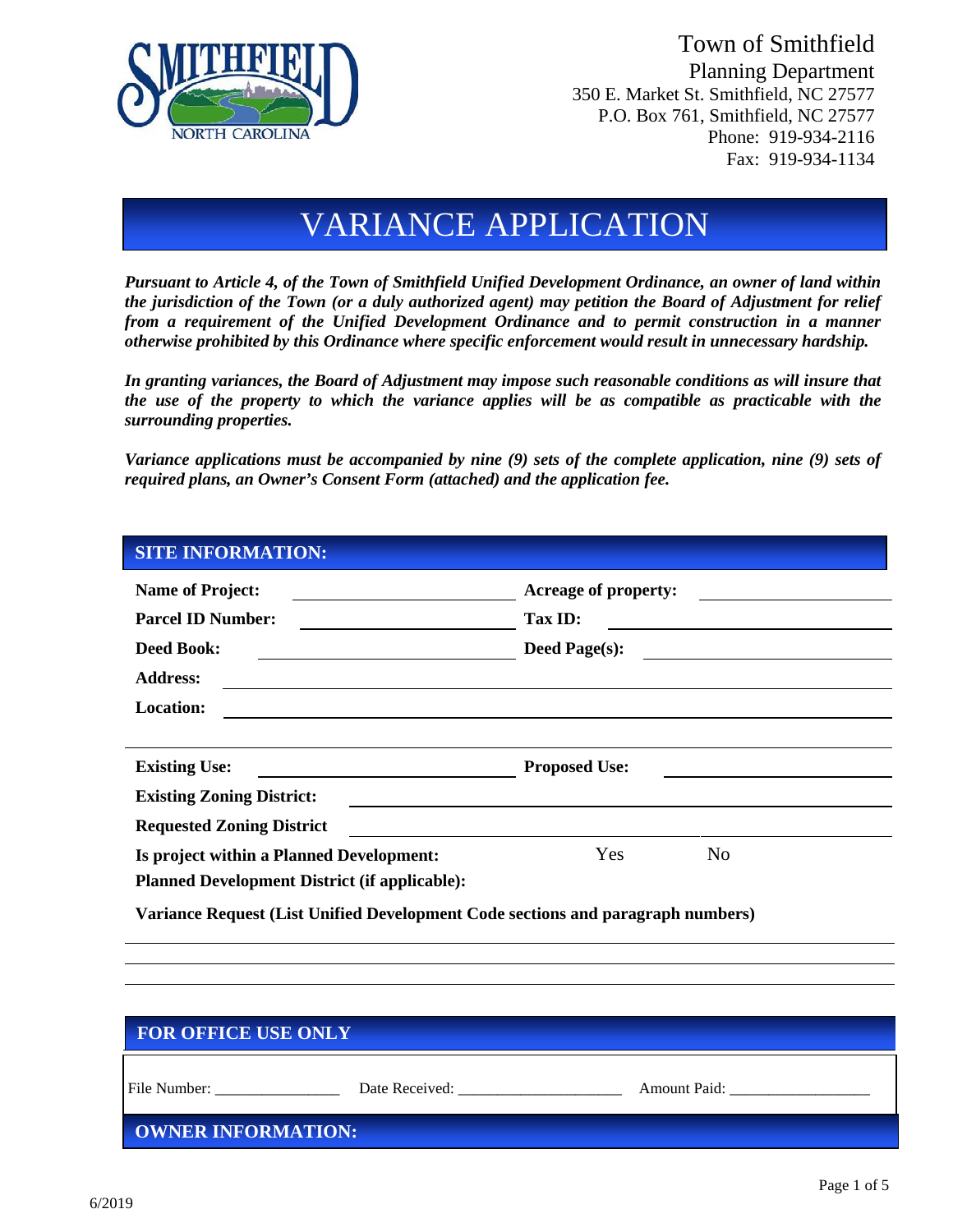| Name:                   |      |  |
|-------------------------|------|--|
| <b>Mailing Address:</b> |      |  |
| <b>Phone Number:</b>    | Fax: |  |
| <b>Email Address:</b>   |      |  |

#### **APPLICANT INFORMATION:**

| <b>Applicant:</b>       |             |  |
|-------------------------|-------------|--|
| <b>Mailing Address:</b> |             |  |
| <b>Phone Number:</b>    | <b>Fax:</b> |  |
| <b>Contact Person:</b>  |             |  |
| <b>Email Address:</b>   |             |  |

## **REQUIRED PLANS AND SUPPLEMENTAL INFORMATION**

*The following items must accompany a variance application. This information is required to be present on all plans, except where otherwise noted:*

All required plans *(please see the plan requirements checklist).* 

Owner Consent form

A Statement of Justification.

Required Finding of Fact*.*

Other Applicable Documentation:

## **STATEMENT OF JUSTIFICATION**

*Please provide detailed information concerning all requests. Attach additional sheets if necessary.*

## **REQUIRED FINDINGS OF FACT**

*Article 4, Section 4.10.2.2 of the Town of Smithfield Unified Development Ordinance requires applications for a variance to address the following findings. The burden of proof is on the applicant and failure to*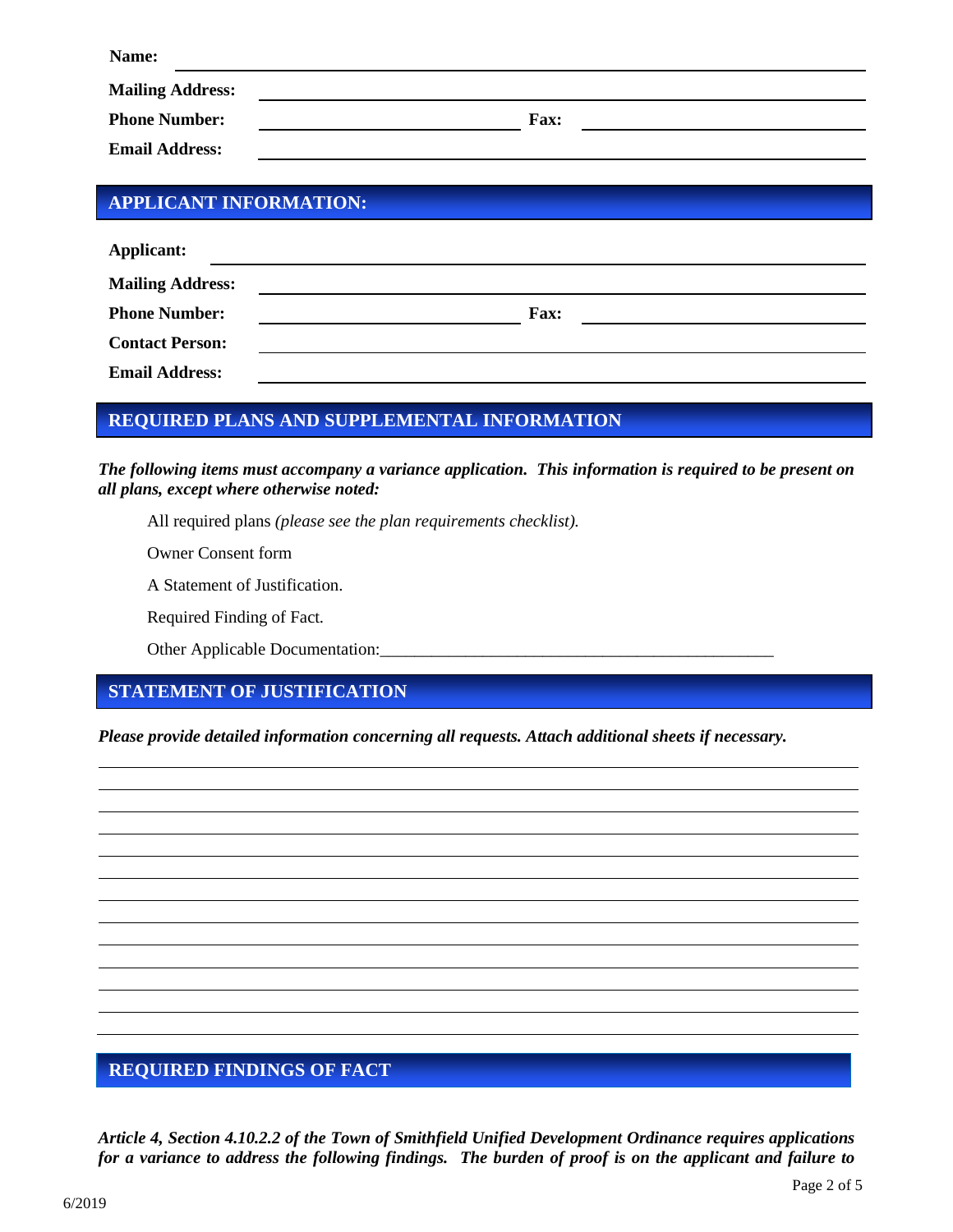#### *adequately address the findings may result in denial of the application. Please attach additional pages if necessary.*

**4.10.2.2.1** Unnecessary hardship would result from the strict application of the Ordinance. It shall not be necessary to demonstrate that, in the absence of the variance, no reasonable use can be made of the property.

**4.10.2.2.2**. The hardship results from conditions that are peculiar to the property, such as location, size, or topography. Hardships resulting from personal circumstances, as well as hardships resulting from conditions that are common to the neighborhood or the general public, may not be the basis for granting a variance.

**4.10.2.2.3.** The hardship did not result from actions taken by the applicant or the property owner. The act of purchasing property with knowledge that circumstances exist that may justify the granting of a variance shall not be regarded as a self-created hardship.

**4.10.2.2.4.** The requested variance is consistent with the spirit, purpose, and intent of the Ordinance, such that public safety is secured and substantial justice is achieved.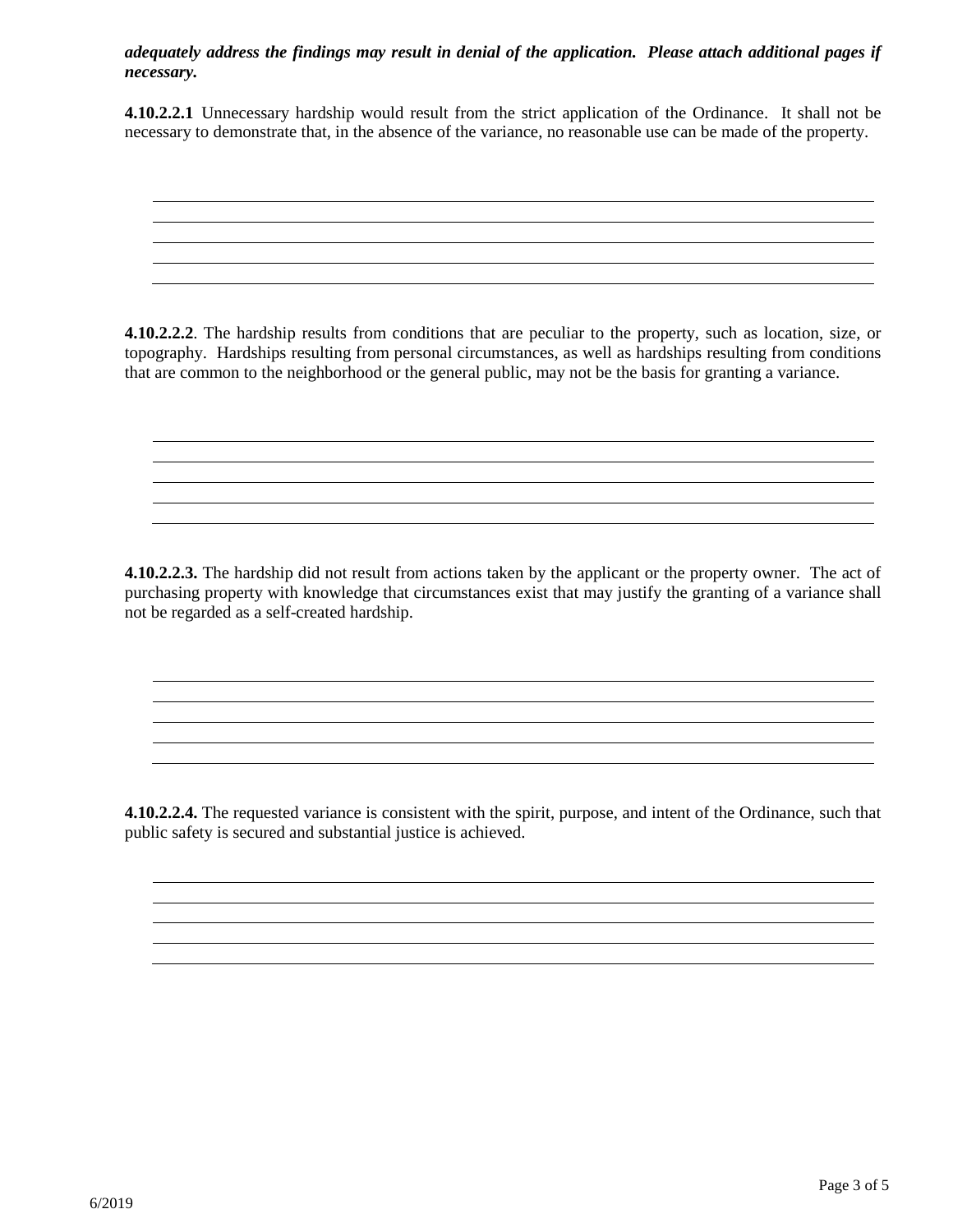#### **APPLICANT AFFIDAVIT**

*I/We, the undersigned, do hereby make application and petition to the Board of Adjustment of the Town of Smithfield to approve the subject Variance request. I hereby certify that I have full legal right to request such action and that the statements or information made in any paper or plans submitted herewith are true and correct to the best of my knowledge. I understand this application, related material and all attachments become official records of the Planning Department of the Town of Smithfield, North Carolina, and will not be returned.*

*Print Name CONDERGIFT <b>Signature of Applicant Date Date Date* 

**\_\_\_\_\_\_\_\_\_\_\_\_\_\_\_\_\_\_\_\_\_\_\_\_\_\_\_\_\_ \_\_\_\_\_\_\_\_\_\_\_\_\_\_\_\_\_\_\_\_\_\_\_\_\_\_\_\_\_\_ \_\_\_\_\_\_**